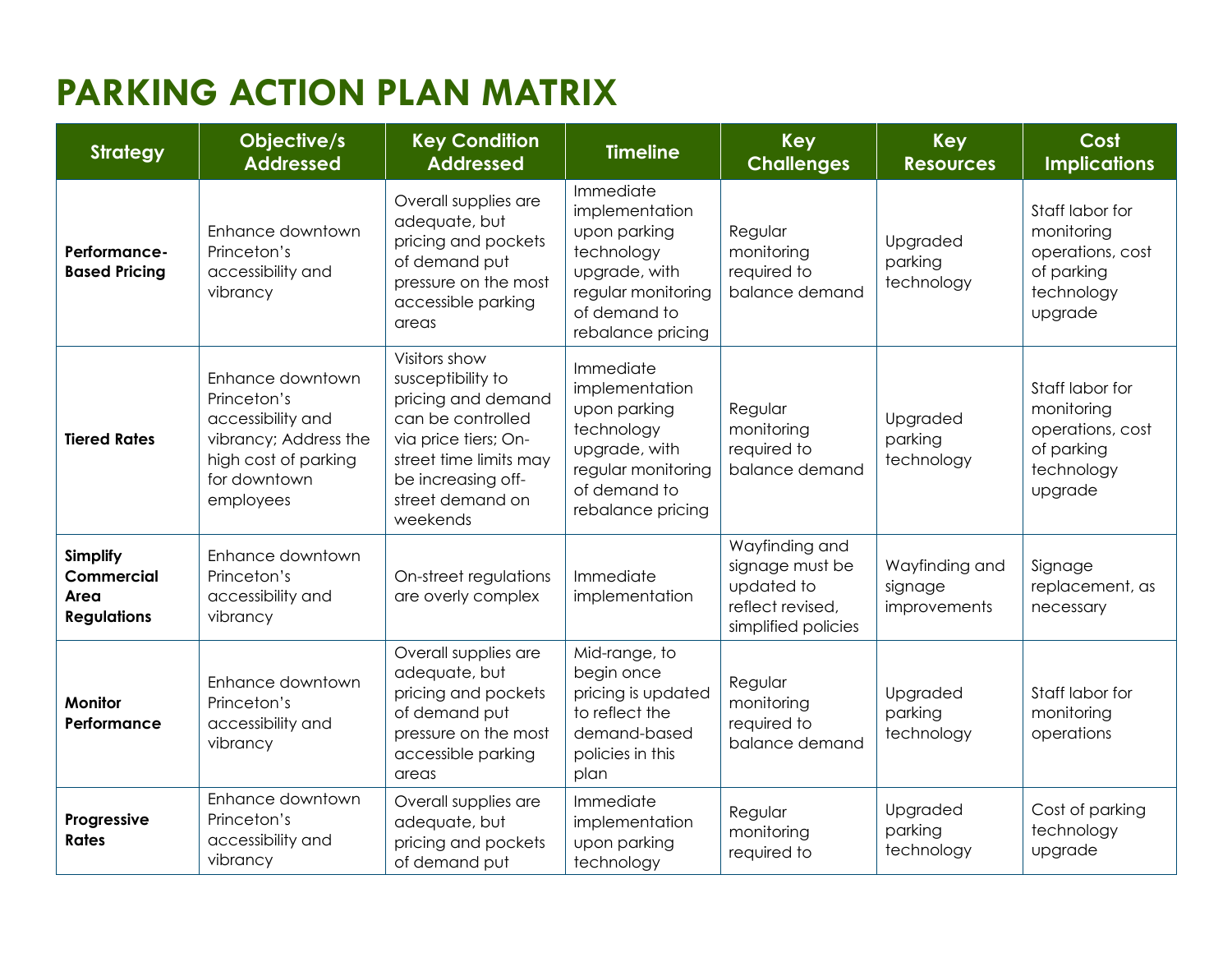### **PRINCETON PARKING STUDY | ACTION PLAN MATRIX** Municipality of Princeton

| <b>Strategy</b>                         | Objective/s<br><b>Addressed</b>                                                                                                    | <b>Key Condition</b><br><b>Addressed</b>                                                                                                                                               | <b>Timeline</b>                                                          | <b>Key</b><br><b>Challenges</b>                                                          | <b>Key</b><br><b>Resources</b>                                        | Cost<br><b>Implications</b>                                                 |
|-----------------------------------------|------------------------------------------------------------------------------------------------------------------------------------|----------------------------------------------------------------------------------------------------------------------------------------------------------------------------------------|--------------------------------------------------------------------------|------------------------------------------------------------------------------------------|-----------------------------------------------------------------------|-----------------------------------------------------------------------------|
|                                         |                                                                                                                                    | pressure on the most<br>accessible parking<br>areas                                                                                                                                    | upgrade, with<br>regular monitoring<br>of demand to<br>rebalance pricing | balance demand,<br>turnover counts                                                       |                                                                       |                                                                             |
| <b>Meter Schedules</b>                  | Understand parking<br>supply and demand<br>and identify key<br>solutions to address<br>imbalances                                  | Demand in<br>commercial areas<br>continues later into<br>the evening on<br>weekends, until 10 or<br><b>11 PM</b>                                                                       | Immediate<br>implementation                                              | Additional staff<br>enforcement time                                                     | Enforcement<br>staff, upgraded<br>meter<br>technology                 | One FTE added to<br>POE staff                                               |
| <b>Adding Bike</b><br><b>Facilities</b> | Provide valid<br>accommodations for<br>cycling and walking                                                                         | Overall supplies are<br>adequate, but<br>pricing and pockets<br>of demand put<br>pressure on the most<br>accessible parking<br>areas                                                   | Mid-range                                                                | Limited right-of-<br>way on key<br>corridors                                             | Zagster<br>bikeshare,<br>bicycle<br>advocacy<br>groups                | Restriping and<br>signage costs                                             |
| <b>Bikeshare</b><br><b>Expansion</b>    | Provide valid<br>accommodations for<br>cycling and walking                                                                         | Overall supplies are<br>adequate, but<br>pricing and pockets<br>of demand put<br>pressure on the most<br>accessible parking<br>areas                                                   | Mid-range                                                                | <b>Bikeshare station</b><br>installation may<br>require some<br>parking space<br>removal | Zagster<br>bikeshare;<br>Coordination<br>with Princeton<br>University | <b>Bikeshare station</b><br>installation,<br>operations, and<br>maintenance |
| <b>Carshare</b><br><b>Expansion</b>     | Enhance downtown<br>Princeton's<br>accessibility and<br>vibrancy; Address the<br>high cost of parking<br>for downtown<br>employees | Overall supplies are<br>adequate, but<br>pricing and pockets<br>of demand put<br>pressure on the most<br>accessible parking<br>areas; Small business<br>employee parking is<br>limited | Mid-range                                                                | Dedicated Zipcar<br>spaces remove<br>private and/or<br>public spaces                     | Zipcar                                                                | None                                                                        |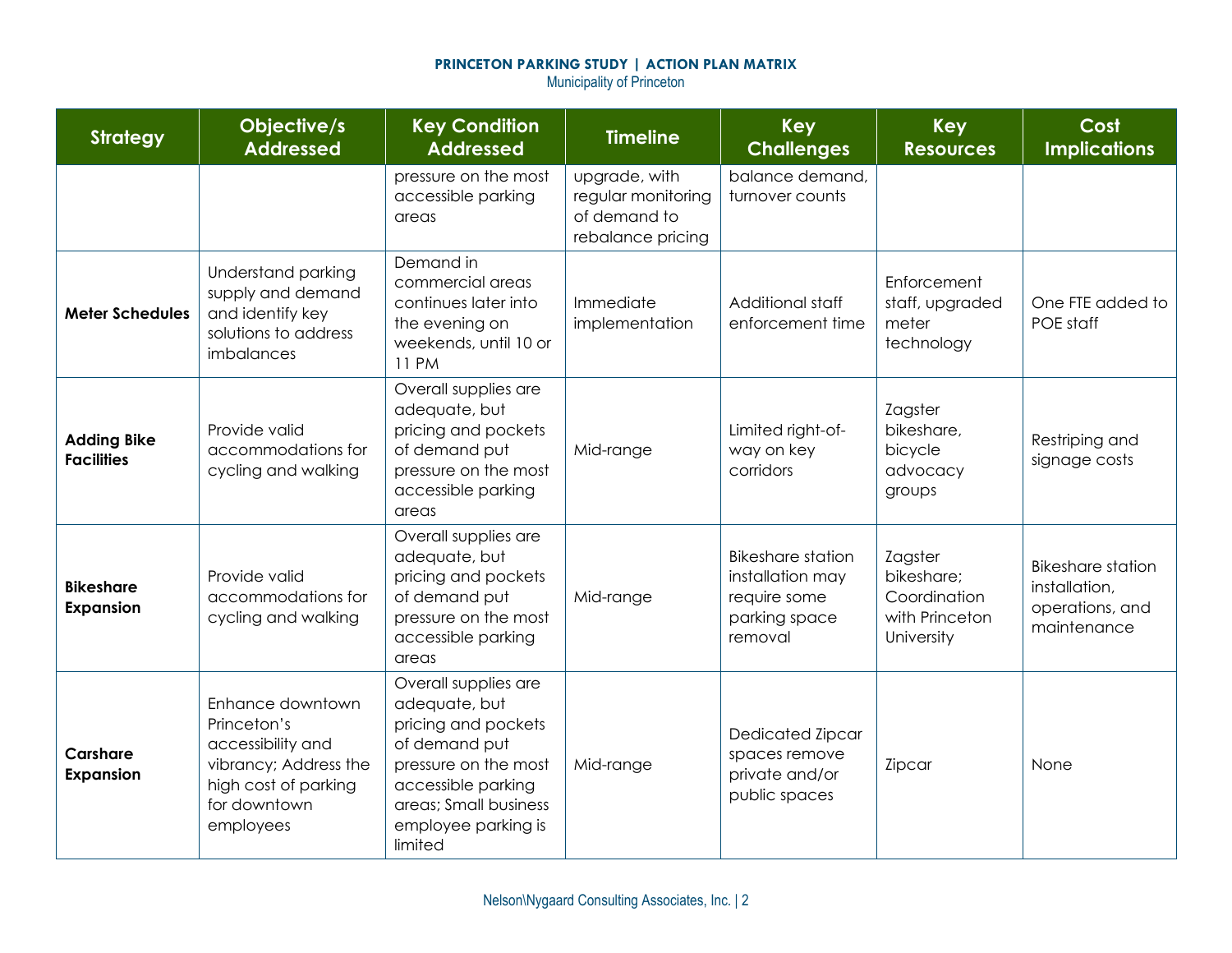## **PRINCETON PARKING STUDY | ACTION PLAN MATRIX**

Municipality of Princeton

| <b>Strategy</b>                                                                            | Objective/s<br><b>Addressed</b>                                                                                                    | <b>Key Condition</b><br><b>Addressed</b>                                                                                                                                               | <b>Timeline</b>             | Key<br><b>Challenges</b>                                                                                                         | <b>Key</b><br><b>Resources</b>                                  | Cost<br><b>Implications</b>                                                                                                |
|--------------------------------------------------------------------------------------------|------------------------------------------------------------------------------------------------------------------------------------|----------------------------------------------------------------------------------------------------------------------------------------------------------------------------------------|-----------------------------|----------------------------------------------------------------------------------------------------------------------------------|-----------------------------------------------------------------|----------------------------------------------------------------------------------------------------------------------------|
| <b>Transit</b>                                                                             | Enhance downtown<br>Princeton's<br>accessibility and<br>vibrancy; Address the<br>high cost of parking<br>for downtown<br>employees | Overall supplies are<br>adequate, but<br>pricing and pockets<br>of demand put<br>pressure on the most<br>accessible parking<br>areas; Small business<br>employee parking is<br>limited | Long-range                  | Improved transit<br>required<br>coordination<br>between NJ<br>Transit, Princeton<br>University, and<br>local Free B<br>operators | NJ Transit, Free B,<br>Princeton<br>University                  | Cost of bus stop<br>improvements;<br>Free B shuttle<br>service expansion                                                   |
| <b>Broker Shared</b><br>Parking                                                            | Enhance downtown<br>Princeton's<br>accessibility and<br>vibrancy; Address the<br>high cost of parking<br>for downtown<br>employees | Small business<br>employee parking is<br>limited; Shared<br>facilities remain<br>underutilized                                                                                         | Mid-range                   | Coordination<br>between multiple<br>groups with varied<br>interests                                                              | Shared parking<br>technologies,<br>pay by phone<br>technologies | Additional<br>enforcement<br>labor time;<br>Signage<br>implementation                                                      |
| Pay By Phone<br><b>Shared Parking</b>                                                      | Enhance downtown<br>Princeton's<br>accessibility and<br>vibrancy; Address the<br>high cost of parking<br>for downtown<br>employees | <b>Small business</b><br>employee parking is<br>limited; Shared<br>facilities remain<br>underutilized                                                                                  | Long-range                  | Implementation of<br>new pay-by-<br>phone<br>technology;<br>Generating buy-in<br>from local<br>property owners                   | Underutilized<br>restricted<br>parking lots                     | Cost of<br>implementation<br>of pay-by-phone<br>app; Additional<br>enforcement<br>labor time;<br>Signage<br>implementation |
| <b>Employee On-</b><br><b>Street Permits</b>                                               | Address the high cost<br>of parking for<br>downtown employees                                                                      | <b>Small business</b><br>employee parking is<br>limited                                                                                                                                | Mid-range                   | <b>Balancing space</b><br>between resident<br>and employee<br>needs                                                              | Neighborhood<br>groups for<br>building resident<br>consensus    | Creating<br>employee permit<br>media and staff<br>management<br>time                                                       |
| <b>Flexible</b><br>Curbside<br><b>Regulations-</b><br>Multipurpose<br><b>Loading Zones</b> | Overall supplies are<br>adequate, but pricing<br>and pockets of<br>demand put pressure<br>on the most                              | On-street regulations<br>are overly complex                                                                                                                                            | Immediate<br>implementation | Ensuring that all<br>loading activities<br>are accounted<br>for                                                                  | None                                                            | Signage<br>installation and<br>enforcement time                                                                            |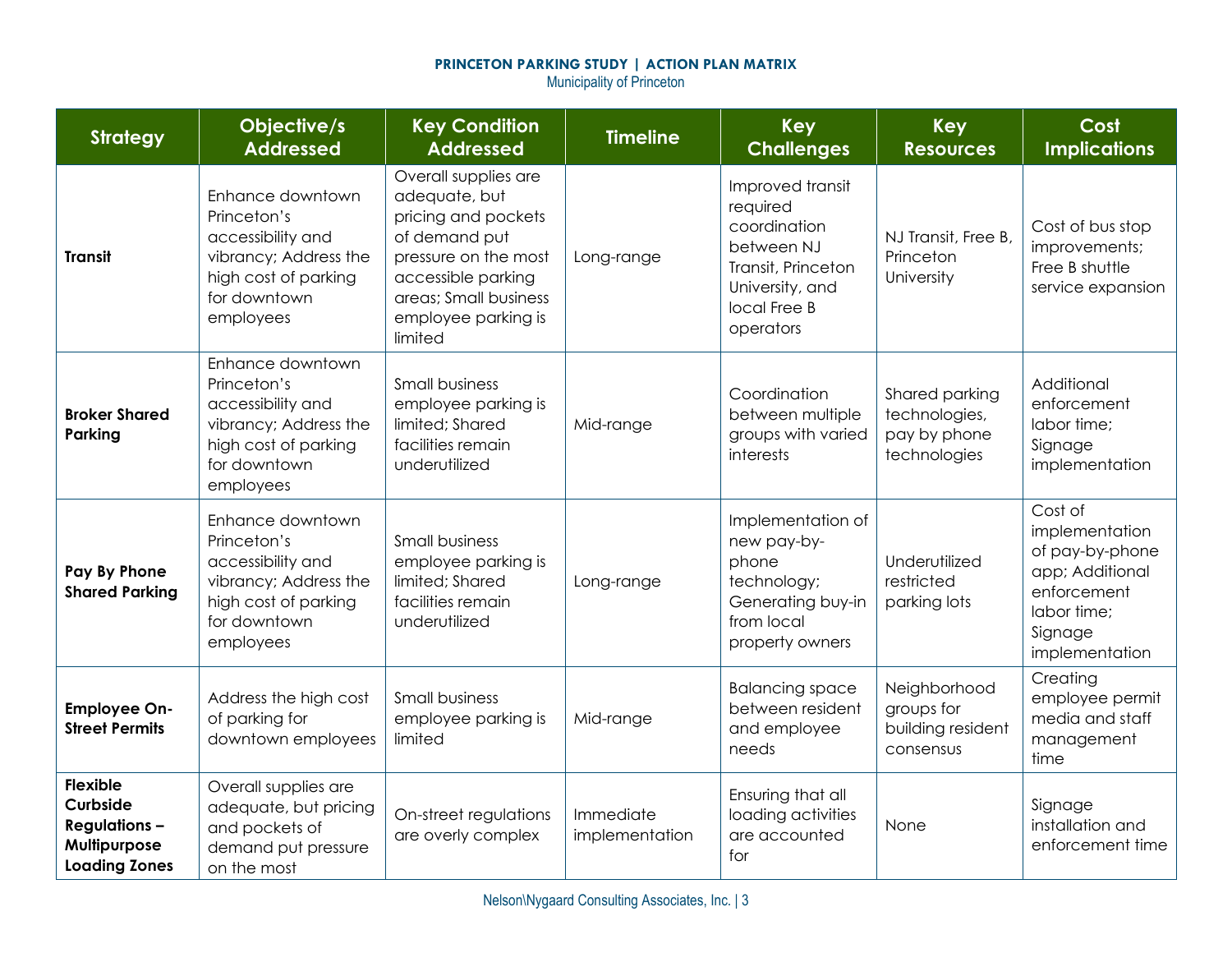# **PRINCETON PARKING STUDY | ACTION PLAN MATRIX**

Municipality of Princeton

| <b>Strategy</b>                                                                                         | Objective/s<br><b>Addressed</b>                                             | <b>Key Condition</b><br><b>Addressed</b>      | <b>Timeline</b>             | <b>Key</b><br><b>Challenges</b>                                                                                                     | <b>Key</b><br><b>Resources</b>                                                          | Cost<br><b>Implications</b>                                                        |
|---------------------------------------------------------------------------------------------------------|-----------------------------------------------------------------------------|-----------------------------------------------|-----------------------------|-------------------------------------------------------------------------------------------------------------------------------------|-----------------------------------------------------------------------------------------|------------------------------------------------------------------------------------|
|                                                                                                         | accessible parking<br>areas                                                 |                                               |                             |                                                                                                                                     |                                                                                         |                                                                                    |
| <b>Update and</b><br><b>Expand Parking</b><br><b>Validation for</b><br><b>Businesses and</b><br>Library | Enhance downtown<br>Princeton's<br>accessibility and<br>vibrancy            | Visitors show<br>susceptibility to<br>pricing | Mid-range                   | Generating small<br>business buy-in,<br>formalizing cost<br>structure                                                               | <b>Small business</b><br>advocacy<br>groups                                             | Need small<br>business opt-in<br>fees for validation                               |
| <b>Update RPP</b>                                                                                       | Protect residential<br>neighborhoods from<br>detrimental parking<br>effects | Residential parking<br>options are limited    | Immediate<br>implementation | <b>Balancing space</b><br>between resident<br>and employee<br>needs; tailoring<br>street by street<br>regulations to<br>match needs | Neighborhood<br>groups for<br>building resident<br>consensus                            | Creating permit<br>media and staff<br>management<br>time                           |
| <b>Permit Media</b>                                                                                     | Protect residential<br>neighborhoods from<br>detrimental parking<br>effects | Residential parking<br>options are limited    | Mid-range                   | Transition from<br>physical media<br>requires LPR<br>technology                                                                     | LPR technology                                                                          | Cost of LPR<br>technology                                                          |
| <b>RPP Web Portal</b>                                                                                   | Protect residential<br>neighborhoods from<br>detrimental parking<br>effects | Residential parking<br>options are limited    | Mid-range                   | Conversion of<br>existing permit<br>recording system<br>to web-based<br>format                                                      | None                                                                                    | Staff time for<br>website creation<br>and<br>maintenance                           |
| <b>LPR Enforcement</b>                                                                                  | Protect residential<br>neighborhoods from<br>detrimental parking<br>effects | Residential parking<br>options are limited    | Long-range                  | LPR technology<br>implementation                                                                                                    | Police<br>Department                                                                    | Cost of LPR<br>purchase and<br>staff training                                      |
| Wayfinding,<br>Signage, & Info                                                                          | Enhance downtown<br>Princeton's<br>accessibility and<br>vibrancy            | On-street regulations<br>are overly complex   | Mid-range                   | Consistent<br>branding across<br>physical and<br>web-based<br>media is critical                                                     | MUTCD signage<br>guidelines;<br>Princeton online<br>and downtown<br>brand<br>management | Cost of signage<br>installation, staff<br>time for revision of<br>online materials |